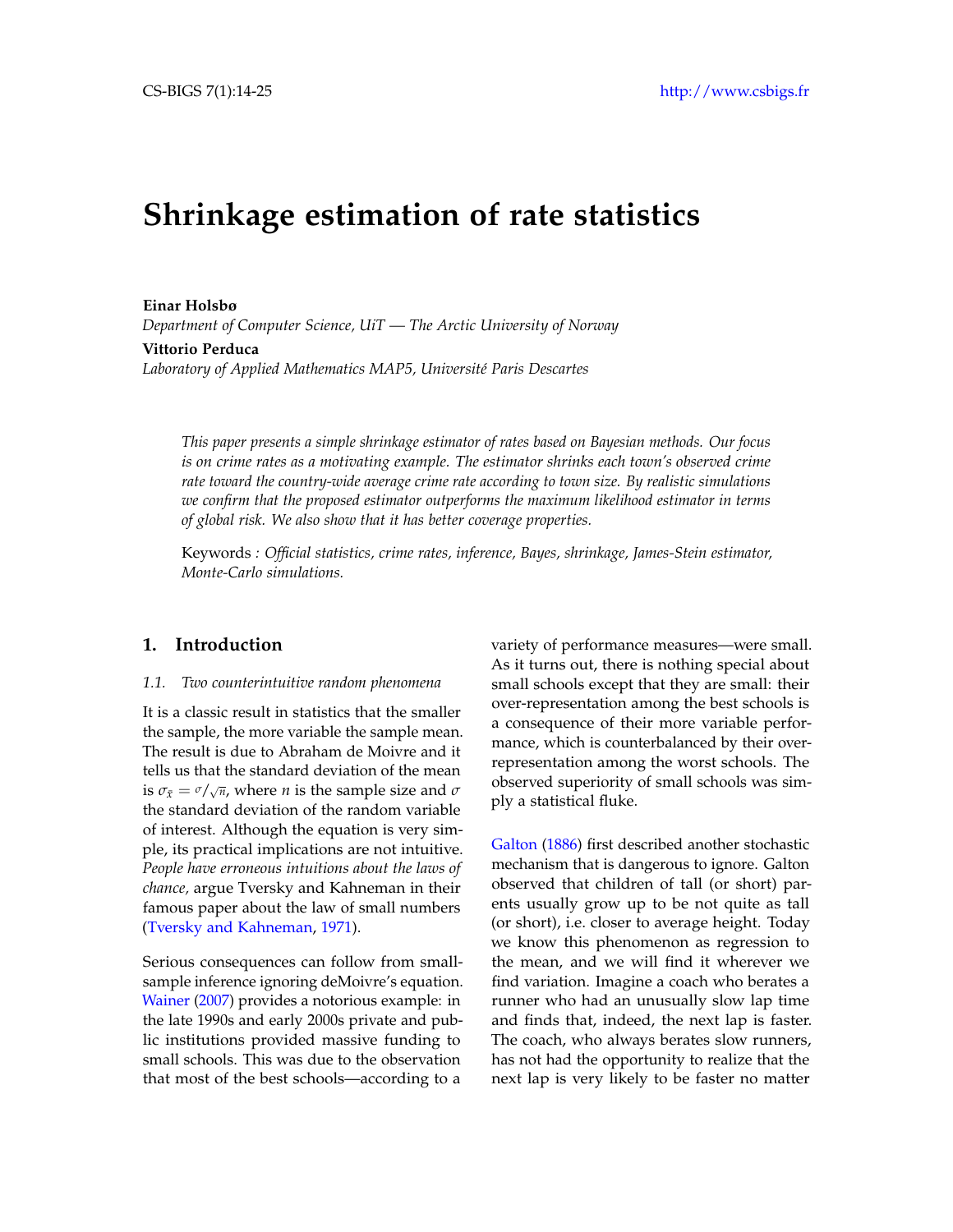what. As long as there is variability in lap time we will some times see unusually slow laps that we can do nothing about and make no inference from. In this case too do our intuitions about the laws of chance fail us. People, including scientists, make the mistake of ignoring regression all the time. Mathematically regression to the mean is as simple as imperfect correlation between instances.

#### *1.2. These phenomena in official statistics*

The small-schools example is egregious because it led to wasteful public spending. The statistics themselves were probably fine, but their interpretation was not careful enough. Such summary statistics are often presented without regard for uncertainty. For instance, every year Statistics Norway [\(ssb.no\)](ssb.no), the central bureau of statistics in Norway, presents crime report counts. The media usually reports these numbers as rates and inform us that some small town that few people know about is the *most criminal* in the country. Often the focus is on violent crimes. Figure [1](#page-3-0) below shows these rates for 2016. Not knowing de Moivre's result it might be striking to observe that many of the towns with the highest rates are small towns. Similarly, not knowing regression it might be striking to observe that, on average, towns with a high rate in one year will have a lower one in any other year, see Figure [2](#page-3-1) below. These are unavoidable stochastic phenomena. Thus there is reason to believe that we should somehow adjust our expectations about these numbers. We will see below that such an adjustment also makes statistical sense.

#### *1.3. Shrinkage estimation*

There is an astonishing decision-theoretic result due to Charles Stein: suppose that we wish to estimate  $k \geq 3$  parameters  $\theta_1, \ldots, \theta_k$  and observe *k* independent measurements, *x*<sup>1</sup> . . . *x<sup>k</sup>* , such that  $x_i \sim N(\theta_i, 1)$ . There is an estimator of  $\theta_i$  that has uniformly lower risk, in terms of total quadratic loss, than the obvious candidate *x<sup>i</sup>* [\(Stein,](#page-10-3) [1956\)](#page-10-3). In other words, the maximum likelihood estimate is inadmissible. Stein

showed this by introducing a lower-risk estimator that biases or *shrinks*, the *xi*s toward zero. [James and Stein](#page-10-4) [\(1961\)](#page-10-4) introduced an improved shrinkage estimator, which we will see below. [Efron and Morris](#page-10-5) [\(1973\)](#page-10-5) show a similar result and a similar estimator for shrinking toward the pooled mean. There are many successful applications of shrinkage estimation, see for instance the examples from [Morris](#page-10-6) [\(1983\)](#page-10-6). The common theme is a setting where the statistician wants to estimate many similar variable quantities.

#### *1.4. An almost-Bayesian estimator*

In this case study we consider the official Norwegian crime report counts. We assume that in a given year the number of crimes reported in town *i*, denoted *k<sup>i</sup>* , corresponds to the number of criminal events in this town. We further assume that each inhabitant can at most be reported for one crime a year. Our goal is to estimate the *crime probability θ<sup>i</sup>* : probability that a person will commit a crime in this town. The obvious estimator is the maximum likelihood estimate (MLE) for a binomial proportion  $\hat{\theta}_i = k_i / n_i$ , where  $n_i$  is the population of town *i*.

The MLE binomial model rests on an assumption that inhabitants commit crimes independently according to an identical crime probability. There are reasons to believe that this is not the case. The desperately poor might be more prone to stealing than the middle class professional. There is a weaker assumption called *exchangeability* that says that individuals are similar but not identical. More precisely we assume that their *joint* criminal behavior (some number of zeros and ones) does not depend on knowing who the individuals are (the order of the zeros and ones). It is an important theorem in Bayesian inference, due to De Finetti, that a sequence of exchangeable variables are independent and identically distributed conditional on an unknown parameter  $\theta_i$  that is distributed according to an a priori (or prior) distribution  $f(\theta_i)$  [\(Spiegelhalter et al.,](#page-10-7) [2004\)](#page-10-7). In the binomial sense,  $\theta_i$  has the remarkable property that it is the long-run frequency with which crimes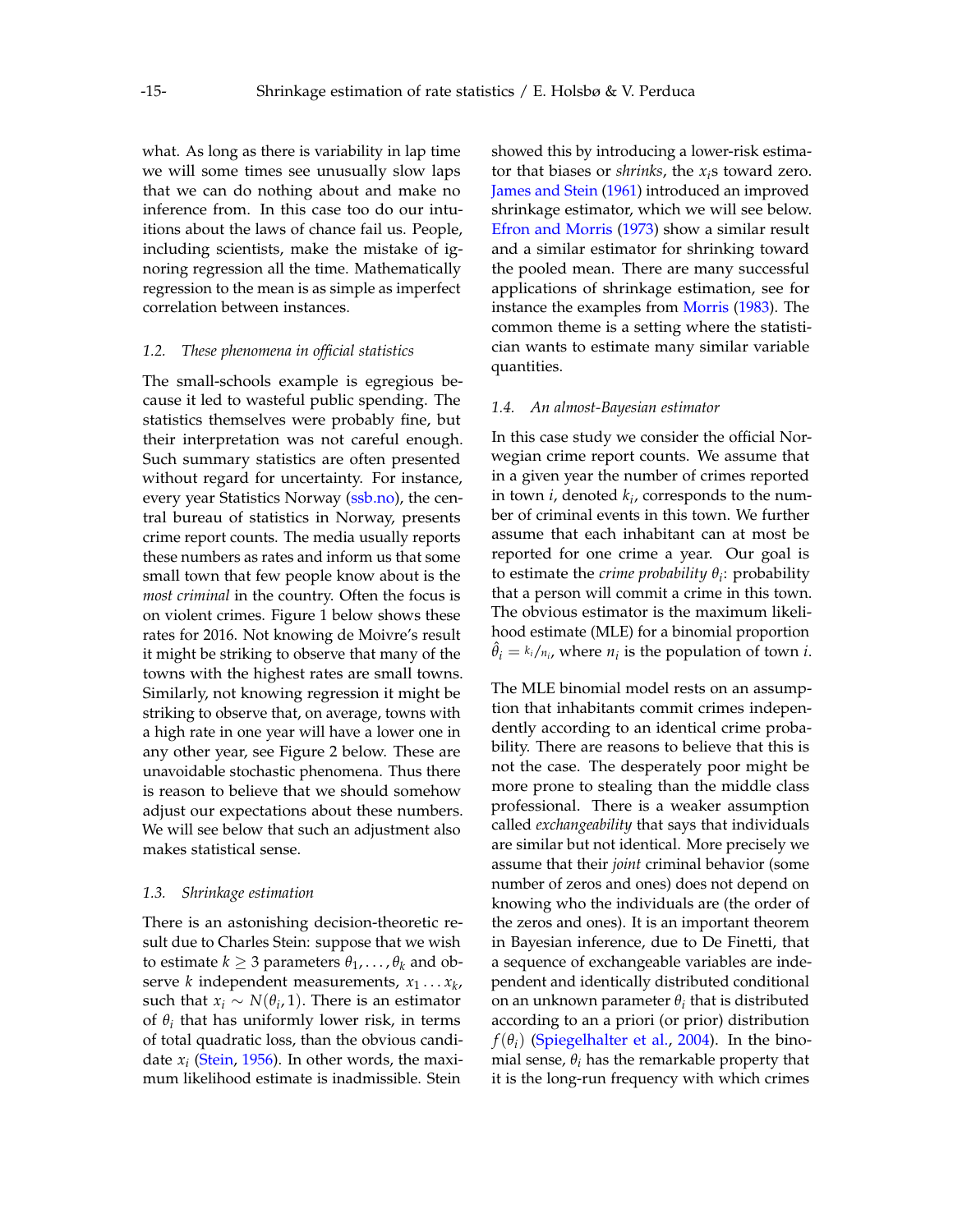occur regardless of the i.i.d. assumption; the prior precisely reflects our opinion about this limit. By virtue of De Finetti's theorem, the exchangeability assumption justifies the introduction of the unknown parameter  $\theta_i$  in a binomial model for *k<sup>i</sup>* , so long as we take the prior into account.

To make an argument with priors is to make a Bayesian argument. Shrinkage is implicit in Bayesian inference: observed data gets pulled toward the prior (and indeed the prior is pulled toward the data likelihood). We propose an almost Bayesian shrinkage estimator,  $\hat{\theta}_i^s$ , that accounts for the variability due to population size. Our estimator is *almost* Bayesian because we do not treat the prior very formally, as will be clear below.

In a Bayesian argument we treat *θ<sup>i</sup>* as random. The statistician specifies a prior distribution  $f(\theta_i)$  for the parameter that reflects her knowledge (and uncertainty) about *θ<sup>i</sup>* . As in the frequentist setting, she then selects a parametric model for the data given the parameters, which allows her to compute the likelihood  $f(x|\theta_i)$ . Inference about  $\theta_i$  consists of computing its posterior distribution by Bayes' theorem:

$$
f(\theta_i|x) = \frac{f(x|\theta_i)f(\theta_i)}{\int f(x|\theta_i)f(\theta_i) d\theta_i}.
$$

There are various assessments we could make about the collection of  $\theta_i$ . If we assume they are identical we can pool them and use a single prior. If we assume they are independent we specify one prior for each and keep them separate. If we assume they are exchangeable—similar but not identical—it follows from De Finetti that there is a common prior distribution conditional on which the  $\theta_1, \ldots, \theta_m$  are i.i.d. [\(Spiegelhalter et al.,](#page-10-7) [2004\)](#page-10-7).

We make this latter judgment and take a beta distribution common to all crime probabilities as prior. Our likelihood for an observed number of crime reports follows a binomial distribution. It is a classic exercise to show that

the posterior distribution of  $\theta_i$  is then also a beta distribution. The problem remains how to choose the parameters for the prior. On the idea that a given town is probably not that different from all the other towns, we will simply pool the observed crime rates for all towns and fit a beta distribution to this ensemble by the method of moments.

Under squared error loss, the posterior mean as point estimate minimizes Bayes risk. The posterior mean serves as our shrinkage estimate,  $\hat{\theta}^s_i$ , for  $\theta_i$ . We will see that  $\hat{\theta}^s_i$  in effect shrinks the observed crime rate  $\hat{\theta}_i$  toward the country-wide mean  $\bar{\theta} = \sum \frac{1}{m} \hat{\theta}_i$  by taking into account the size of town *i*.

Bayesian inference allows for intuitive uncertainty intervals. In contrast to a classical frequentist confidence interval, which can be tricky to interpret, we can say that  $\theta_i$  lies within the Bayesian credible interval with a certain probability. This probability is necessarily subjective, as the prior distribution is subjective. We will conduct simulations to compare the coverage properties of our estimator to the classical asymptotic confidence interval.

#### *1.5. Resources*

This case-study is written with a pedagogical purpose in mind, and can be used by advanced undergraduate and beginning graduate students in statistics as a tutorial around shrinkage estimation and Bayesian methods. We will mention some possible extensions in the conclusion that could be the basis for student projects. Data and code for all our analyses, figures, and simulations are available at [https://github.com/3inar/crime\\_rates](https://github.com/3inar/crime_rates)

## **2. Data**

We will work with the official crime report statistics released by Statistics Norway (SSB) every year. These data contain the number of crime reports in a given Norwegian town in a given year. The counts are stratified by crime type, e.g. violent crimes, traffic violations, etc.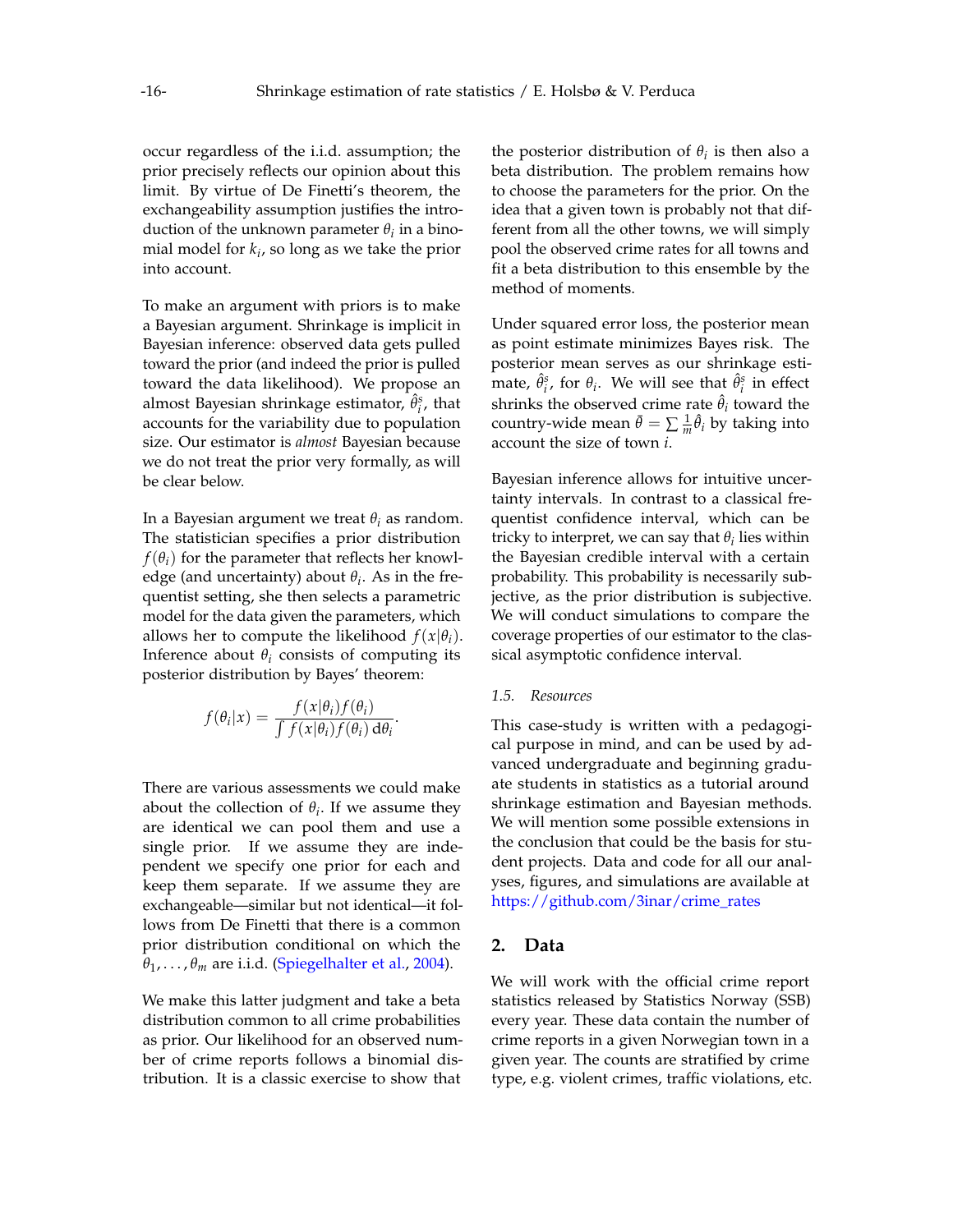We will focus on violent crimes. SSB separately provides yearly population statistics for each town. Figure [1](#page-3-0) shows the 2016 crime rates (i.e. counts per population) for all towns in Norway against their respective populations. This is some times called a funnel plot for the funnel-like tapering along the horizontal axis: a shape that signals higher variance among the smaller towns.



<span id="page-3-0"></span>**Crime rates more variable for smaller towns**

**Figure 1:** Rates of violent crime vs population in 2016 for all towns in Norway. The grey line shows the country-wide mean.

Figure [2](#page-3-1) compares the crime rates in 2015 with those in 2016 and shows that the more (or less) violent towns in 2015 were on average less (or more) violent in 2016. The solid black line regresses 2016 rates on 2015 rates. The dashed grey line is what to expect if there were no regression toward the mean. It has an intercept of zero and a slope of unity. The solid grey line is the overall mean in 2016. The most extreme town in 2015, past .025 on the x-axis, is much closer to the mean in 2016. The solid black regression line shows that this is true for all towns on average. The fact that 2015 and 2016 are consecutive years is immaterial; regression to the mean will be present between any two years.

<span id="page-3-1"></span>

**Figure 2:** Regression to the mean from year to year. The plot compares 2016 and 2015; the black regression line shows that towns with high crime rates in 2015 tend to have lower crime rates in 2016, and vice versa for low crime rates. The grey dashed line shows what perfect correlation between 2015 and 2016 would look like.

Figure [3](#page-3-2) shows the distribution of the pooled violent crime rates for 2016. The solid black line is a beta distribution fit to these data.



<span id="page-3-2"></span>

**Figure 3:** The distribution of violent crime rates in Norway, 2016. The black line describes the method-of-moments fit of a beta distribution to these data.

**Crime rates regress to the mean**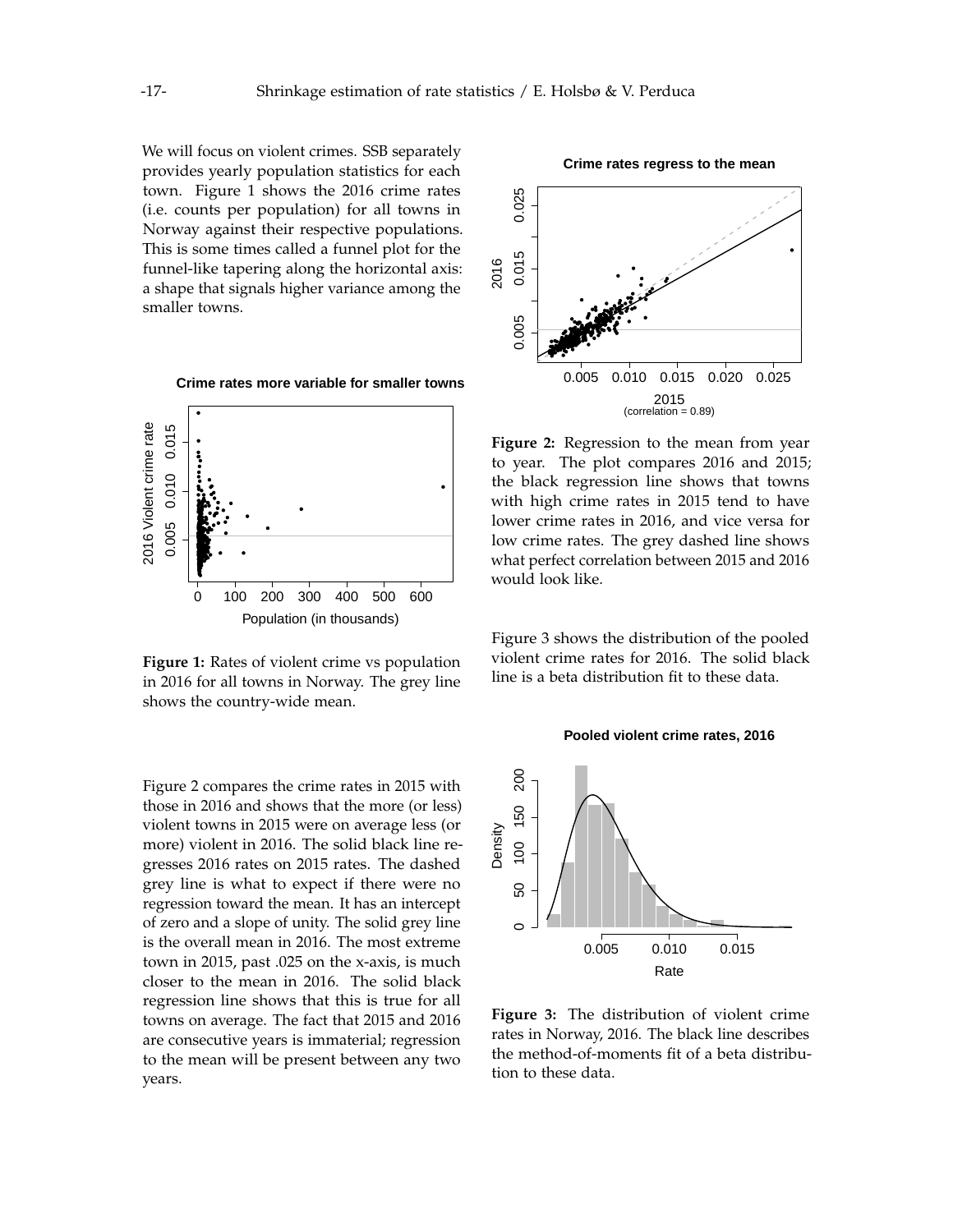#### *2.1. Simulation study*

We run a simulation study for validation. If we assume that the crime probability in town *i* is stationary we can pool the observed crime rates of all years and use their average,  $\bar{\theta}_i$ , as a reasonable "truth." This allows us to assess the performance of our estimator against known, realistic crime probabilities, which of course is impossible in the real data. The simulated crime report count in town *i* is  $k_i \sim \text{Binomial}(\bar{\theta}_i, n_i)$ , where  $n_i$  is the 2016 population of town *i*. Figure [4](#page-4-0) shows a realization of this procedure. Although not a perfect replica of Figure [1—](#page-3-0)the real data do not have any rates below .0017—it looks fairly realistic.

<span id="page-4-0"></span>

**Figure 4:** Funnel plot of a set of simulated crime rates

# **3. Methods**

### *3.1. Shrinkage estimates*

We treat  $\theta_i$  as the probability for a person to commit a crime in a given period. We model the total number of crime reports in the *i*-th town, *k<sup>i</sup>* , as the number of successful Bernoulli trials among  $n_i$ , where  $n_i$  is the population of this town. As explained in the introduction, this suggests the following simple Bayesian model, also shown in Figure [5:](#page-4-1)

$$
\theta_i | \alpha, \beta \sim \text{Beta}(\alpha, \beta),
$$
  
\n $k_i | \theta_i \sim \text{Binomial}(n_i, \theta_i).$ 

As mentioned the assumption of town exchangeability leads to this hierarchical model. This assumption might not be appropriate if we had reasons to think, for instance, that some regions are more prone to crime than others. In this case, region-specific priors might be better.

<span id="page-4-1"></span>

**Figure 5:** A graph describing our model. Crime counts, *k<sup>i</sup>* , are (conditionally) i.i.d. binomials whose respective parameters, *θ<sup>i</sup>* , are (conditionally) i.i.d. according to a common prior.

The posterior follows from the fact that the beta distribution is conjugate to itself with respect to the binomial likelihood. Generally, conjugacy means that the prior and posterior distributions belong to the same distributional family and usually entails that there is a simple closedform way of computing the parameters of the posterior. [Wasserman](#page-11-0) [\(2010,](#page-11-0) p. 178) shows a derivation of the posterior in the beta–binomial model:

$$
\theta_i | k_i \sim \text{Beta}(\alpha + k_i, \beta + n_i - k_i).
$$

We will look into the relation between the parameters of the posterior to those of the prior in terms of successes and failures in the results section.

The shrinkage estimate for the crime probability in town *i* is the posterior mean

$$
\hat{\theta}_i^s = \frac{\alpha + k_i}{\alpha + \beta + n_i}.
$$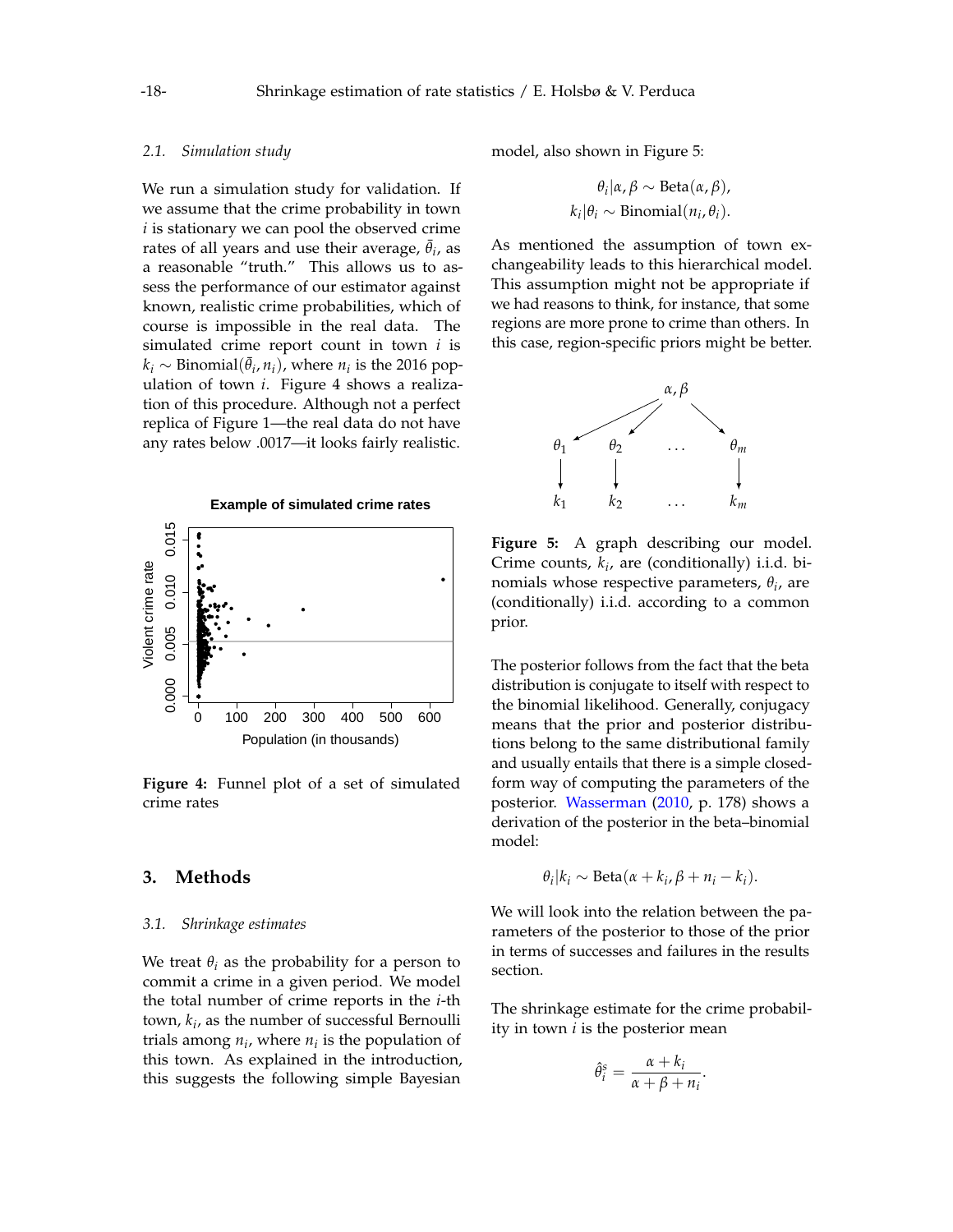The maximum likelihood estimate for  $\theta_i$  is the observed crime rate  $\hat{\theta}_i = \frac{k_i}{n_i}$ . In order to fix values of *α* and *β*, we pool the MLEs for all towns  $\hat{\theta}_1, \ldots, \hat{\theta}_m$  and fit a beta distribution to these data by the method of moments. We show the resulting fit in Figure [3.](#page-3-2) Because the expectation and variance of a Beta $(\alpha, \beta)$  are  $\frac{\alpha}{\alpha+\beta}$  and  $\frac{\alpha\beta}{(\alpha+\beta)^2(\alpha+\beta+1)}$ , respectively, the parameter estimates for the prior are

$$
\beta = \frac{\alpha(1 - \bar{\theta})}{\bar{\theta}}, \text{ and}
$$

$$
\alpha = \left(\frac{1 - \bar{\theta}}{S^2} - \frac{1}{\bar{\theta}}\right)\bar{\theta}^2.
$$

Here  $\bar{\theta} = \frac{\sum_i \hat{\theta}_i}{m}$  and  $S^2 = \frac{\sum_i (\hat{\theta}_i - \bar{\theta})^2}{m-1}$  $\frac{(v_i - v)}{m-1}$  are the sample mean and variance of the pooled MLEs.

Instead of estimating *α* and *β* from the data like this, which ignores any randomness in these parameters, we could have a prior distribution for the parameters themselves. This would yield a typical Bayesian hierarchical model. Note also that in forming the estimate for town *i*, we end up using its information twice: once in eliciting our prior and once in the likelihood. This is convenient because we need only to find one prior rather than one for each town where we exclude the *i*th town from the *i*th prior. This bit of trickery does not make much difference: we have several hundreds of towns and hence removing a single town does not affect the shape of the prior much.

The estimate  $\hat{\theta}^s_i = \frac{\alpha + k_i}{\alpha + \beta + \beta}$  $\frac{\alpha + \kappa_i}{\alpha + \beta + n_i}$  shrinks the observed, or MLE, crime rate toward the prior mean  $\bar{\theta}$ . We can rewrite so that  $\hat{\theta}_i^s = \delta_i \overline{\theta} + (1 - \delta_i) \hat{\theta}_i$ , with  $\delta_i = \frac{\alpha + \beta}{\alpha + \beta + \beta}$  $\frac{\alpha+p}{\alpha+\beta+n_i}$ . Here  $\delta_i$  directly reflects the prior's influence on  $\hat{\theta}^s_i$ , and we see that this influence grows as the town size, *n<sup>i</sup>* , shrinks.

# *3.2. James-Stein estimates*

For completeness we demonstrate empirically that the James–Stein estimator is superior to the MLE in terms of risk. If town *i* has a large enough population, we can consider the normal approximation to the binomial distribution and assume

$$
\hat{\theta}_i = \frac{k_i}{n_i} \sim \mathcal{N}\left(\theta_i, \sigma_i^2\right),
$$

where  $\sigma_i^2 = \frac{\theta_i(1-\theta_i)}{n_i}$  $\frac{a_i - b_i}{n_i}$  is unknown. If we assume that towns are similar in terms of variance we can consider the pooled variance estimate

$$
\sigma_P^2 = \frac{\sum_{i=1}^m (n_i - 1)\hat{\sigma}_i^2}{\sum_{i=1}^m (n_i - 1)},
$$

where  $\hat{\sigma}_i^2 = \frac{\hat{\theta}_i(1-\hat{\theta}_i)}{n_i}$  $\frac{(1-\hat{\theta}_i)}{n_i} = \frac{k_i(n_i-k_i)}{n_i^3}$  $\frac{n_i^2 - n_i}{n_i^3}$ . The James-Stein estimator of crime probability for town *i* is then

$$
\hat{\theta}_i^{JS} = \left(1 - \frac{(m-2)\hat{\sigma}_{P}^2}{\sum_{i=1}^m \hat{\theta}_i^2}\right)\hat{\theta}_i.
$$

This is a shrinkage toward zero. It assumes that crime rates are probably not as high as they appear. This is different from our assumption that crime rates are probably not as far away from the average as they appear. It is simple to modify the above to shrink toward any origin. The Efron-Morris variant [\(Efron and Morris,](#page-10-5) [1973\)](#page-10-5) shrinks toward the average:

$$
\hat{\theta}_i^{JS} = \bar{\theta} + \left(1 - \frac{(m-2)\hat{\sigma}_{\hat{P}}^2}{\sum_{i=1}^m (\hat{\theta}_i - \bar{\theta})^2}\right)(\hat{\theta}_i - \bar{\theta}).
$$

We will use this variant so that the two methods shrink toward the same point.

#### *3.3. Uncertainty intervals*

We construct credible intervals from the posterior. A 95% credible interval contains .95 of the posterior density, and the simplest way to construct one is to place it between the .025 and .975 quantiles of the posterior. For the MLE we use the typical normal approximation (or Wald) confidence interval. There is to our knowledge no straight-forward way to construct confidence intervals for the JS estimator, so we will leave this as an exercise for the reader.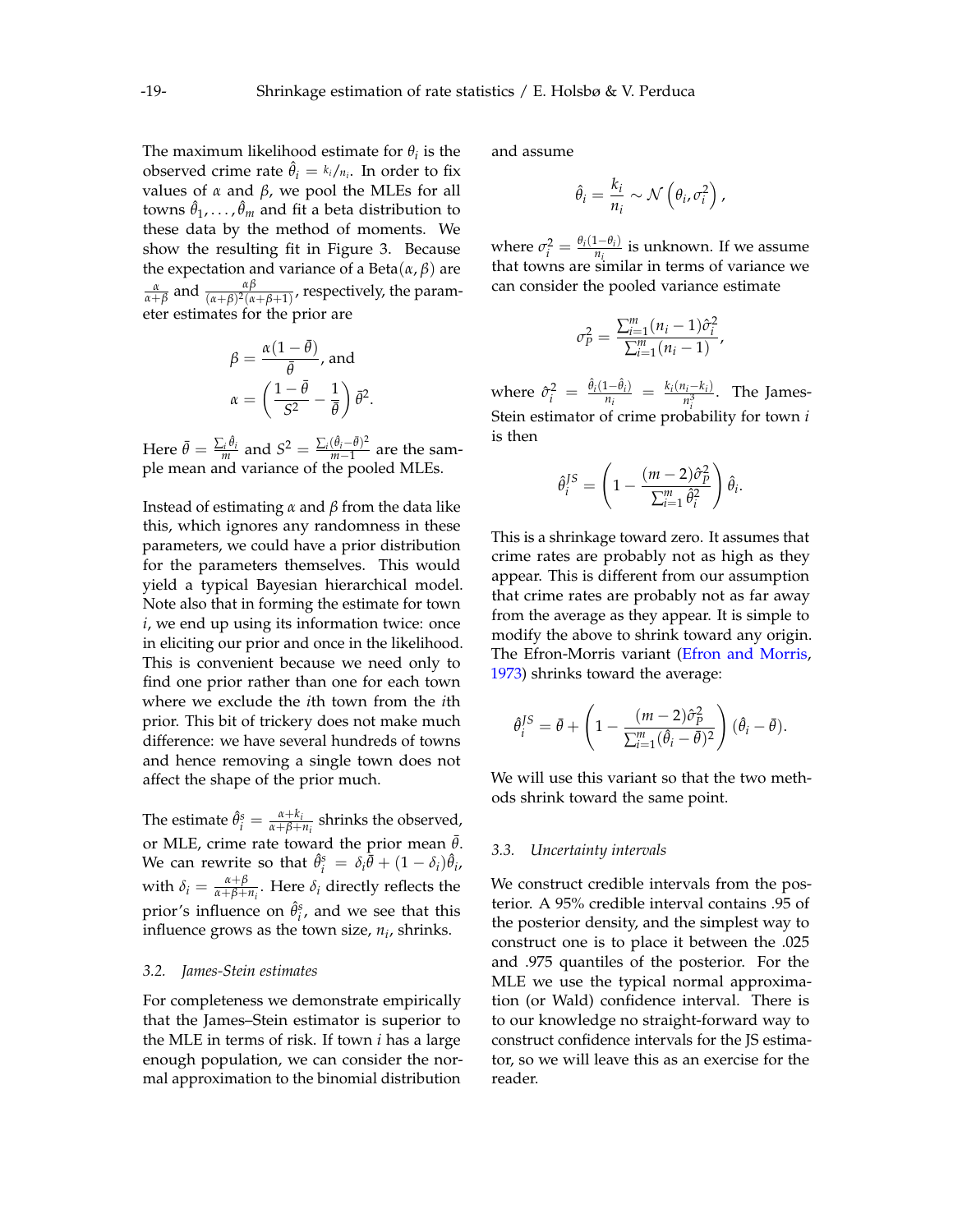#### *3.4. Global risk estimates*

We use the total squared-error loss function,

$$
L(\theta, \hat{\theta}^s) = \sum_{i=1}^m (\theta_i - \hat{\theta}_i^s)^2,
$$

to measure the global discrepancy between the true rates  $\theta = (\theta_i)_{i=1,...,m}$  and estimates  $\hat{\theta}^s = (\hat{\theta}^s_i)_{i=1,...,m}$ . We do the same for the maximum likelihood and James-Stein estimates  $\hat{\theta} = (\hat{\theta}_i)_{i=1,...,m}$  and  $\hat{\theta}^{JS} = (\hat{\theta}_i^{JS})^S$  $j_i^{(5)}$ <sub>*i*=1,...,*m*, respec-</sub> tively.

We will compare the expected loss, or risk, of the three estimators  $R(\cdot) = E[L(\cdot)]$ , confirming the well-known property that shrinkage estimators dominate the MLE. We obtain Monte Carlo estimates of risk by averaging *L*(·) across repeated simulations.

#### *3.5. Coverage properties*

For the credible interval  $C^s = (a, b)$ , we want to assess the coverage probability  $\mathbb{P}(\theta \in C^s)$ and compare with  $\mathbb{P}(\theta \in C^{W})$  for the classical Wald confidence interval. We will not assess the James–Stein estimator in terms of coverage. Let  $I(C_i)$ , where  $C_i = C_i^s$  or  $C_i^W$ , be the indicator function that is equal to unity if  $\theta_i \in C_i$ , and zero otherwise. We obtain MC estimates of coverage probability by averaging the mean internal coverage,  $\frac{1}{m} \sum_{i=1}^{m} I(C_i)$ , across repeated simulations. An uncertainty interval should be well-calibrated: if the size of the interval is 95% it should trap the true parameter .95 of the time.

0.005 0.010 0.015 MLE ●● ● ● ●●●●●●●●●●●●●●●●●●● ● ●●●● **Particular** ●●●●● ●● ●● ●●●●●●●●●●●●●● ●●●● ●●●●● AND THE MANUSCRIPTION

# **Figure 6:** Comparing shrinkage and maximum likelihood estimates. Oslo, in black, is both close enough to the grand mean and large enough in size that the estimate does not change.

Crime rate estimate

# **4. Results**

#### *4.1. Official SSB data*

We focus on violent crimes in the year 2016. Figure [6](#page-6-0) shows the effect of shrinking the observed crime rates toward the prior mean. We see that the more extreme estimates shrink toward the center. The city with highest crime rate according to the maximum likelihood estimate is Havsik ( $\hat{\theta} = 0.018$ ), a small town with slightly more than 1000 inhabitants ( $n = 1054$ ). After shrinkage, Havsik still ranks first, but the shrinkage estimate is much lower ( $\hat{\theta}^s = 0.012$ ). Similarly the town with the lowest crime rate is Selbu ( $\hat{\theta} = 0.0017$ ), another small town (*n* = 4132). Selbu's shrinkage estimate is higher than the MLE by more than  $40\%$  ( $\hat{\theta}^s = 0.0024$ ). Oslo, shown in black, is a big city ( $n = 658390$ ) and the difference between the two estimates is null  $(\hat{\theta} - \hat{\theta}^s = 7 \times 10^{-6}).$ 

<span id="page-6-0"></span>

#### **Shrinkage vs ordinary estimates**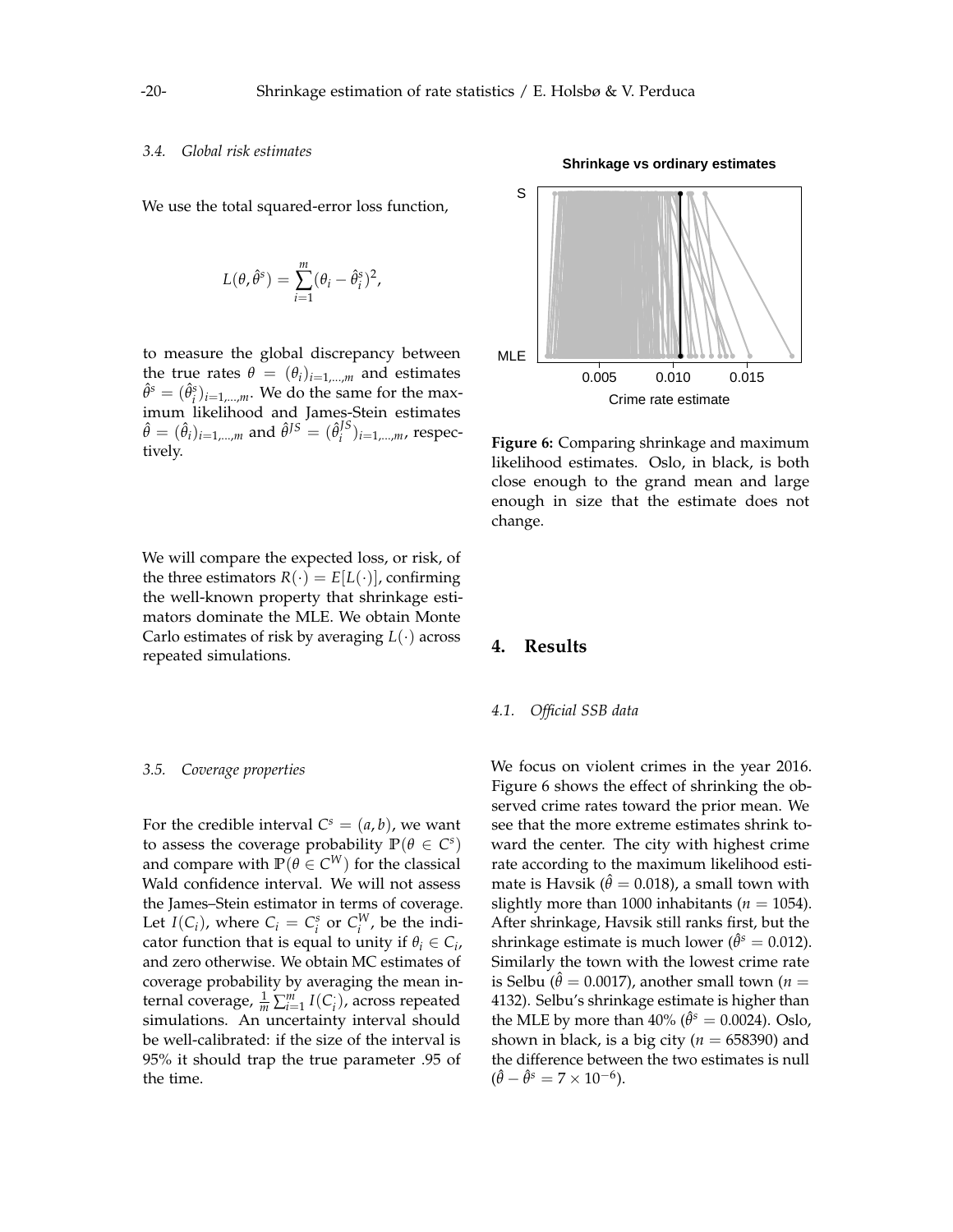<span id="page-7-0"></span>

**Figure 7:** Quantile–quantile plot of 2016 crime rates against the fitted prior. The solid line describes a perfect fit.

Figure [7](#page-7-0) is a quantile–quantile plot of the 2016 violent crime rates against the fitted prior. There is some very slight deviation around the tails, but overall it looks like a nice fit.

By shrinking toward the ensemble we add some information—we use the term informally—to the observed rate. We can quantify this by looking at the form of the beta distribution, so far taken for granted in this treatment. Its density function is

$$
f(x; \alpha, \beta) = \frac{x^{\alpha-1}(1-x)^{\beta-1}}{B(\alpha, \beta)},
$$

where the beta function in the denominator is simply the normalizing constant

$$
B(\alpha, \beta) = \int_0^1 t^{\alpha - 1} (1 - t)^{\beta - 1} dt.
$$

A natural interpretation is that this is a distribution over the probability of success, i.e. crime, in a sequence of Bernoulli trials with  $α - 1$  successes and  $β - 1$  failures (cf. the binomial distribution). Hence we can interpret the posterior for town *i* as a distribution over the probability of success in a series of Bernoulli trials with  $\alpha' = \alpha + k_i$  successes and  $\beta' = \beta + n_i$ failures (ignoring the −1 for convenience). In our data we have that  $\alpha \approx 5$  and  $\beta \approx 917$ ; it is

as though we add the information of 922 extra trials in the binomial sense. In other words we add a priori 922 inhabitants, including five criminals, to each town.

**Relative information from shrinkage**

<span id="page-7-1"></span>

**Figure 8:** Relative information in the posterior mean compared to the MLE. The figure shows  $(\alpha + k_i)/k_i$  in grey and  $(\beta + n_i - k_i)/(n_i - k_i)$ in gray. These represent the added information in terms of number of successes and number of failures added to the MLE to form the shrinkage estimate. For the smallest towns, we practically double the information.

Figure [8](#page-7-1) shows  $\alpha'$  and  $\beta'$  (gray and black) relative to the number of successes (*k<sup>i</sup>* ) and failures  $(n_i - k_i)$  for each town in the 2016 data. For the smaller towns, there is double the information in the shrinkage estimate, while for larger towns there is no practical increase. Naturally the value of this extra information depends on the degree to which the prior is relevant.

Figure [9](#page-8-0) shows the ten most violent towns according to shrinkage estimate along with their 95% credible intervals. The official, or MLE, crime rate is shown as a red point. We see some change in ordering. For Hasvik—a small and presumably quiet village in northern Norway the MLE is so implausible that it is outside the credible interval. For Oslo—the biggest city in Norway—the estimate doesn't change.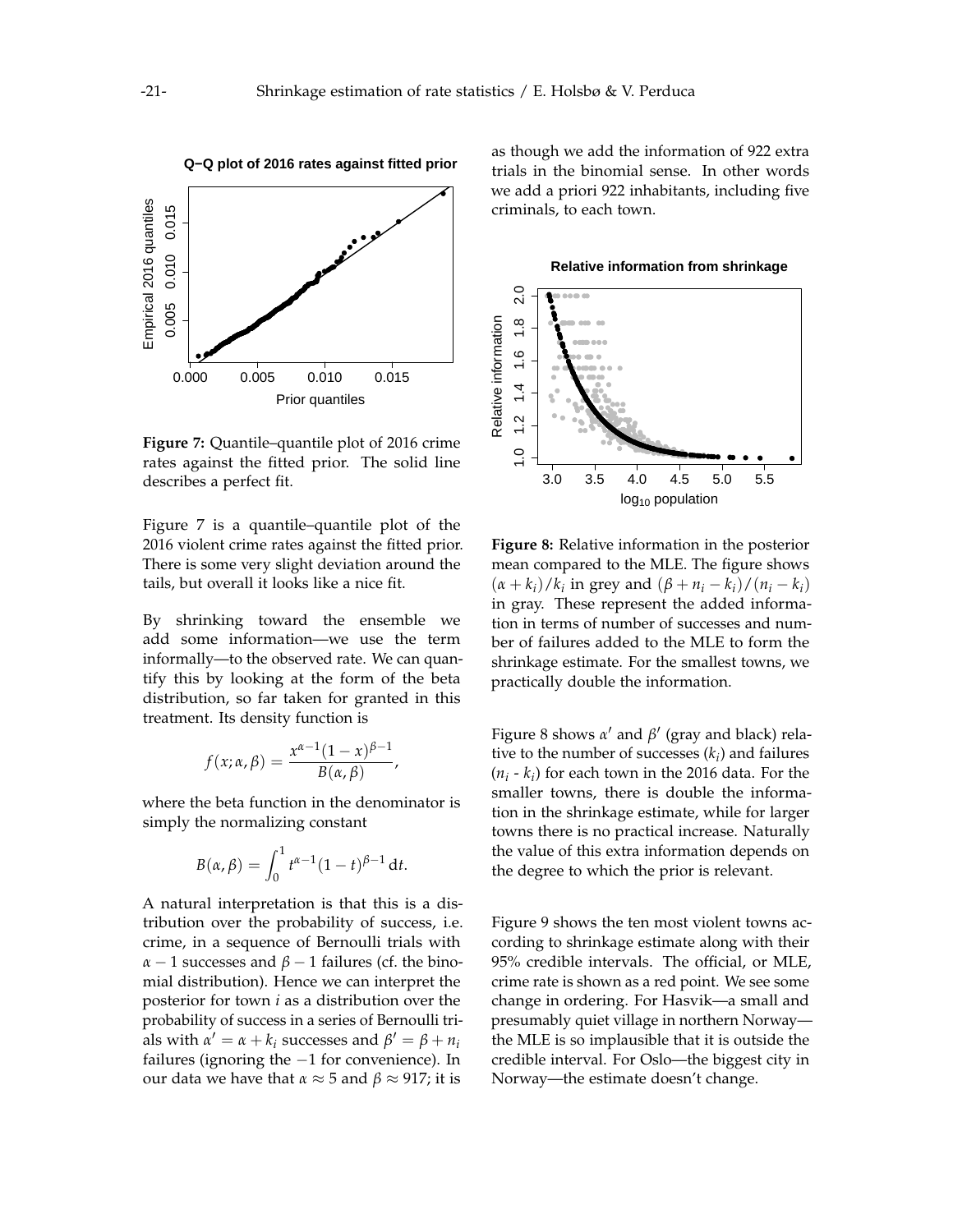<span id="page-8-0"></span>

**Figure 9:** The ten towns with the highest crime rate, ordered by shrinkage estimate. The bars are 95% credible intervals. MLEs shown in red.

Figure [10](#page-9-0) shows historical data for the three most violent and the three least violent towns in 2016, according to official crime rate. We show shrinkage estimates in red and official statistics in black. The vertical bars are 95% uncertainty intervals. The shrinkage estimate is usually more conservative, at least for the more violent towns, but the trends remain similar for both estimates. The credible intervals are shorter than the classical confidence intervals. We will see that in spite of this their coverage is better under simulation. It is interesting that the three most violent towns are all in Finnmark: Norway's largest and most sparsely populated county.

# *4.2. Simulated data*

To obtain MC estimates of risks we run 100 000 simulations for each of our two experiments. Figure [11](#page-8-1) shows kernel density estimates of the distributions of global loss. Our shrinkage estimates show lower global risk than maximum likelihood:  $\hat{R}(\theta, \hat{\theta}^s) = 0.00054$  versus  $\hat{R}(\theta, \hat{\theta}) = 0.00066$ . The James–Stein estimates fall almost exactly between the two with  $\hat{R}(\theta, \hat{\theta}^{IS}) = 0.00059$ . We might have observed better results for JS had we used a variant of JS that allows unequal variances. Note that

we fixed  $\theta_i$  for this experiment, so we are only assessing the risk function in a single point.

<span id="page-8-1"></span>

**Figure 11:** Distributions of *L*(*θ*, ˆ*θ*) (solid black),  $L(\theta, \hat{\theta}^s)$  (dashed red), and  $L(\theta, \hat{\theta}^{JS})$  (solid grey). Vertical lines estimate the risk.

<span id="page-8-2"></span>

**Figure 12:** Distributions of the internal coverage  $\frac{1}{m} \sum_{i=1}^{m} I(C_i^W)$  (solid black) and  $\frac{1}{m} \sum_{i=1}^{m} I(C_i^s)$ (dashed red). Vertical lines estimate coverage probability. The grey line shows the nominal coverage of .95.

Figure [12](#page-8-2) presents estimated coverage probabilities in the same manner as Figure [11.](#page-8-1) The grey line shows the nominal coverage of .95. The coverage probability of the credible interval for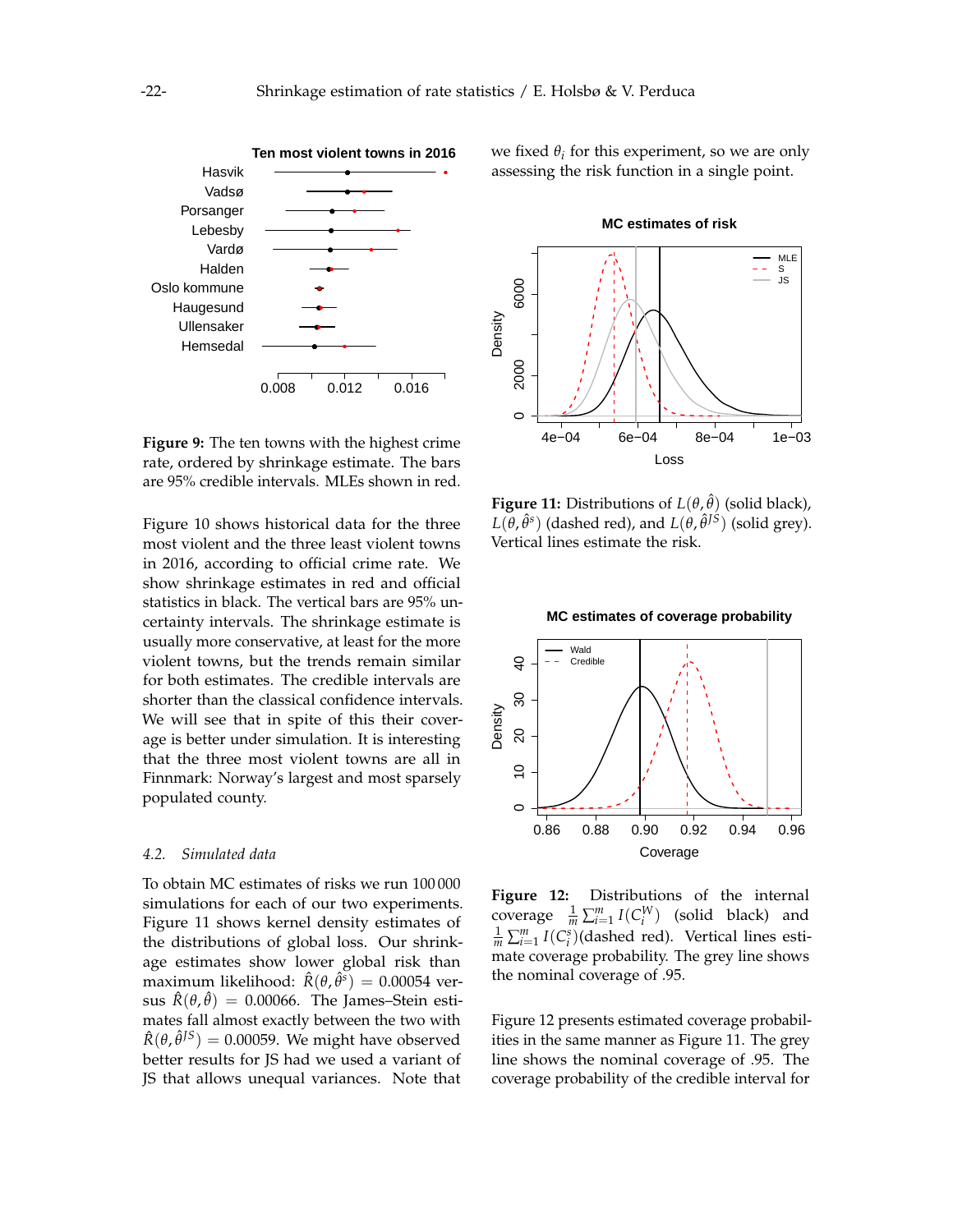<span id="page-9-0"></span>

**Figure 10:** Historical data for the three most violent and the three least violent towns in 2016, ordered by official crime rate (MLE). The official statistics are drawn in black, and shrinkage estimates in red. The vertical bars indicate confidence and credible intervals, respectively.

the shrinkage estimator,  $\hat{P}(\theta \in C^s) = 0.917$ , is closer to the nominal value than that of the the standard interval,  $\hat{\mathbb{P}}(\theta \in C^W) = 0.898$ . There is however still room for improvement.

# **5. Conclusion**

This case study shows a simple method for simultaneous estimation of all town-specific crime rates in a country. The method is Bayesian in spirit, although we take some shortcuts with our prior. It is known that under squared-error loss the posterior mean is the optimal decision w.r.t. a given prior. In other words it minimizes Bayes risk, and is called the Bayes estimate. The theory gives us that Bayes estimates are admissible [\(Wald,](#page-11-1) [1947\)](#page-11-1), and thus cannot be dominated. The risk estimates of our simulation agree with this. Our analysis provides an estimate of the crime probability with favorable frequency properties in terms of mean squared error and coverage.

Our simulations show that the Bayesian credi-

ble intervals from this treatment are narrower and have better coverage than the standard Wald confidence interval. Hence we get better information about the location of  $\theta_i$ . [Brown](#page-10-8) [et al.](#page-10-8) [\(2001\)](#page-10-8) show extensively that the Wald confidence interval for the binomial proportion behaves erratically for extreme values of *p*, for varying values of *n*, and for (un)lucky combinations of the two. Our result is interesting but quite narrow. Generalizing it requires more work.

Smaller towns are over-represented among the most and least violent towns in the official Norwegian data. Mathematically this has to be the case. Applying shrinkage methods to these data we get more conservative estimates for these variable and often extreme quantities. At the same time it seems that variance is not the only factor that places some of these small towns among the most violent. As Figure [9](#page-8-0) shows, the top and bottom three in 2016 show a certain stability year by year. Hasvik in Finnmark has never ranked especially low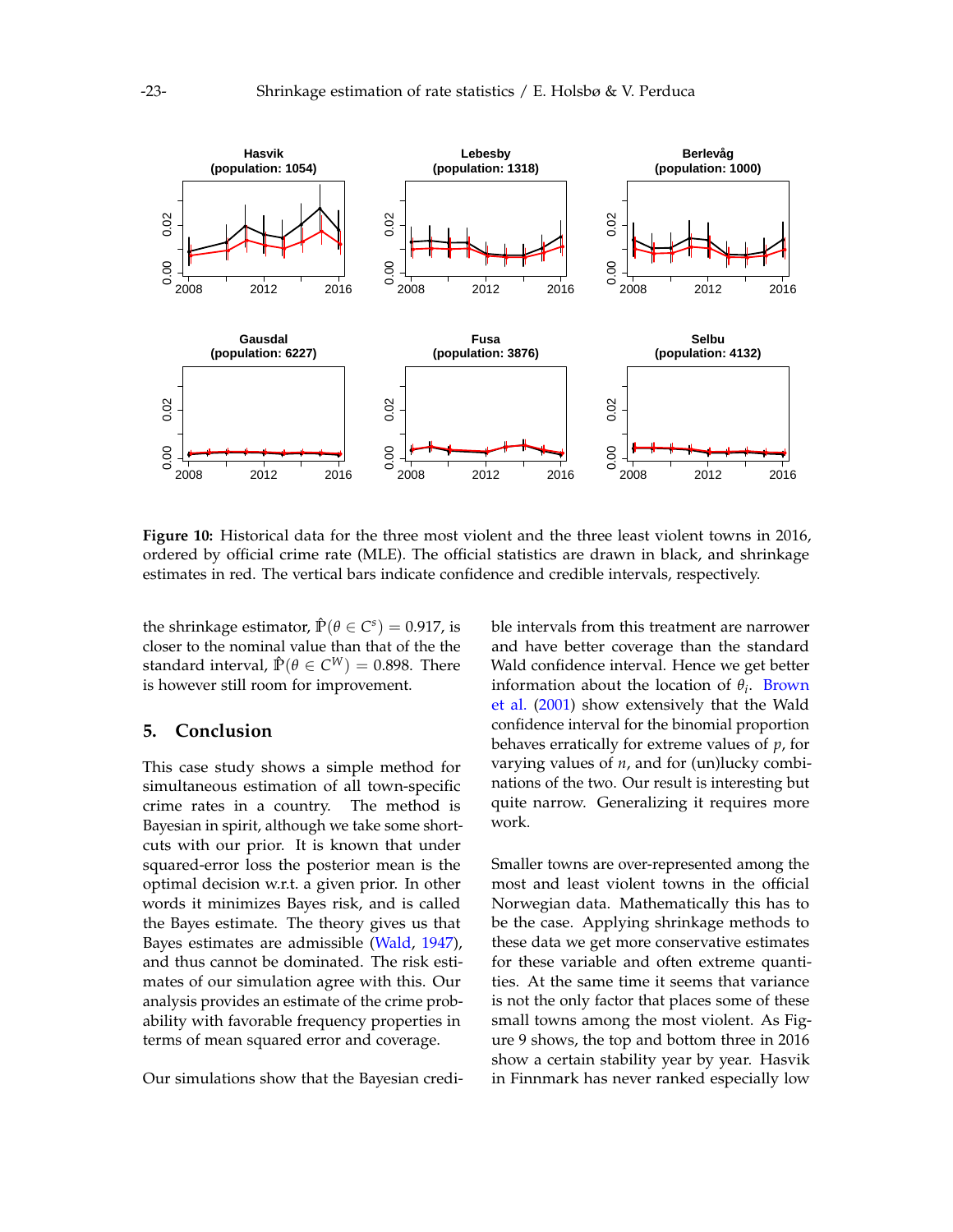since 2008. Small towns in the north are often ranked high for violence. There could be many reasons for this and we leave further analysis to the criminologists.

These simple and useful estimation methods are best understood by practical examples. We encourage readers and students to actively follow this tutorial by playing with the available code and data. We used a single prior for all towns. It would be an interesting extension to use a mixture of beta distributions to account for any heterogeneity due to different latent rate levels. In this case, an EM algorithm could be used to assign each town to a class. Or, since Finnmark seems to be a special case, we might estimate per-county priors. It is also possible to include Bayesian multiple testing procedures to infer a list of cities likely to have true crimes rate above some given threshold. There is a temporal aspect to these data that we have not looked into. It would be possible to start out with a country-wide prior, but after this let the prior for one year be the posterior from the previous. Interested readers can find other ideas for further development in [Robinson](#page-10-9) [\(2017\)](#page-10-9). [Gelman and Nolan](#page-10-10) [\(2017\)](#page-10-10) also discuss a similar project to this one in their manual for statistics teachers.

In this treatment we have moved from descriptive figures typical of official statistics to modelbased inferential statistics, estimating a crime probability rather than reporting a crime count. This allows us to account for variance and perhaps avoid over-interpreting noise, and hence avoid small-schools-type mistakes. We believe that probabilistic thinking can enrich descriptive statistics and aid in their interpretation.

## **Acknowledgements**

We would like to thank our anonymous reviewer for the very thorough and very useful comments and suggestions.

# **References**

- <span id="page-10-8"></span>Brown, L. D., Cai, T. T., and DasGupta, A. (2001). Interval estimation for a binomial proportion. *Statist. Sci.*, 16(2):101–133.
- <span id="page-10-5"></span>Efron, B. and Morris, C. (1973). Stein's estimation rule and its competitors—an empirical bayes approach. *Journal of the American Statistical Association*, 68(341):117–130.
- <span id="page-10-2"></span>Galton, F. (1886). Regression towards mediocrity in hereditary stature. *The Journal of the Anthropological Institute of Great Britain and Ireland*, 15:246–263.
- <span id="page-10-10"></span>Gelman, A. and Nolan, D. (2017). *Teaching statistics: A bag of tricks*. Oxford University Press.
- <span id="page-10-4"></span>James, W. and Stein, C. (1961). Estimation with quadratic loss. In *Proceedings of the fourth Berkeley symposium on mathematical statistics and probability*, volume 1, pages 361–379.
- <span id="page-10-6"></span>Morris, C. N. (1983). Parametric empirical bayes inference: theory and applications. *Journal of the American Statistical Association*, 78(381):47–55.
- <span id="page-10-9"></span>Robinson, D. (2017). *Introduction to Empirical Bayes: Examples from Baseball Statistics*.
- <span id="page-10-7"></span>Spiegelhalter, D. J., Abrams, K. R., and Myles, J. P. (2004). *Bayesian approaches to clinical trials and health-care evaluation*, volume 13. John Wiley & Sons.
- <span id="page-10-3"></span>Stein, C. (1956). Inadmissibility of the usual estimator for the mean of a multivariate normal distribution. In *Proceedings of the Third Berkeley Symposium on Mathematical Statistics and Probability, Volume 1: Contributions to the Theory of Statistics*, pages 197–206, Berkeley, Calif. University of California Press.
- <span id="page-10-0"></span>Tversky, A. and Kahneman, D. (1971). Belief in the law of small numbers. *Psychological bulletin*, 76(2):105.
- <span id="page-10-1"></span>Wainer, H. (2007). The most dangerous equation. *American Scientist*, 95(3):249.